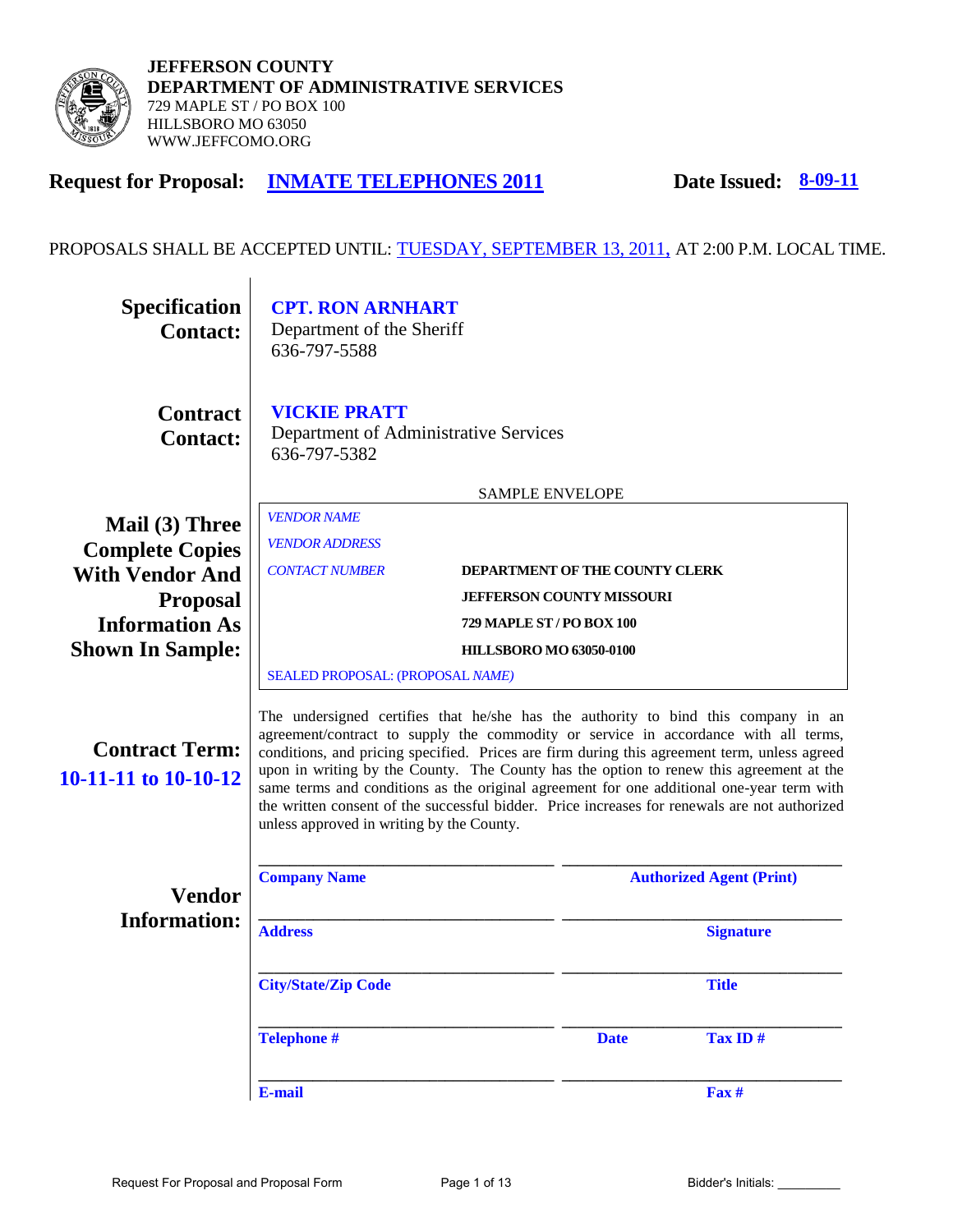## **TABLE OF CONTENTS:**

| <b>Legal Notice and Request for Proposal</b> | Page 1 |
|----------------------------------------------|--------|
| <b>Table of Contents</b>                     | Page 2 |
| <b>Proposal Requirements</b>                 | Page 3 |
| <b>Proposal Form and Contract</b>            | Page 5 |
| <b>Affidavit</b>                             | Page 8 |
| <b>Specifications</b>                        | Page 9 |
| <b>Exceptions to Proposal</b>                | Page 9 |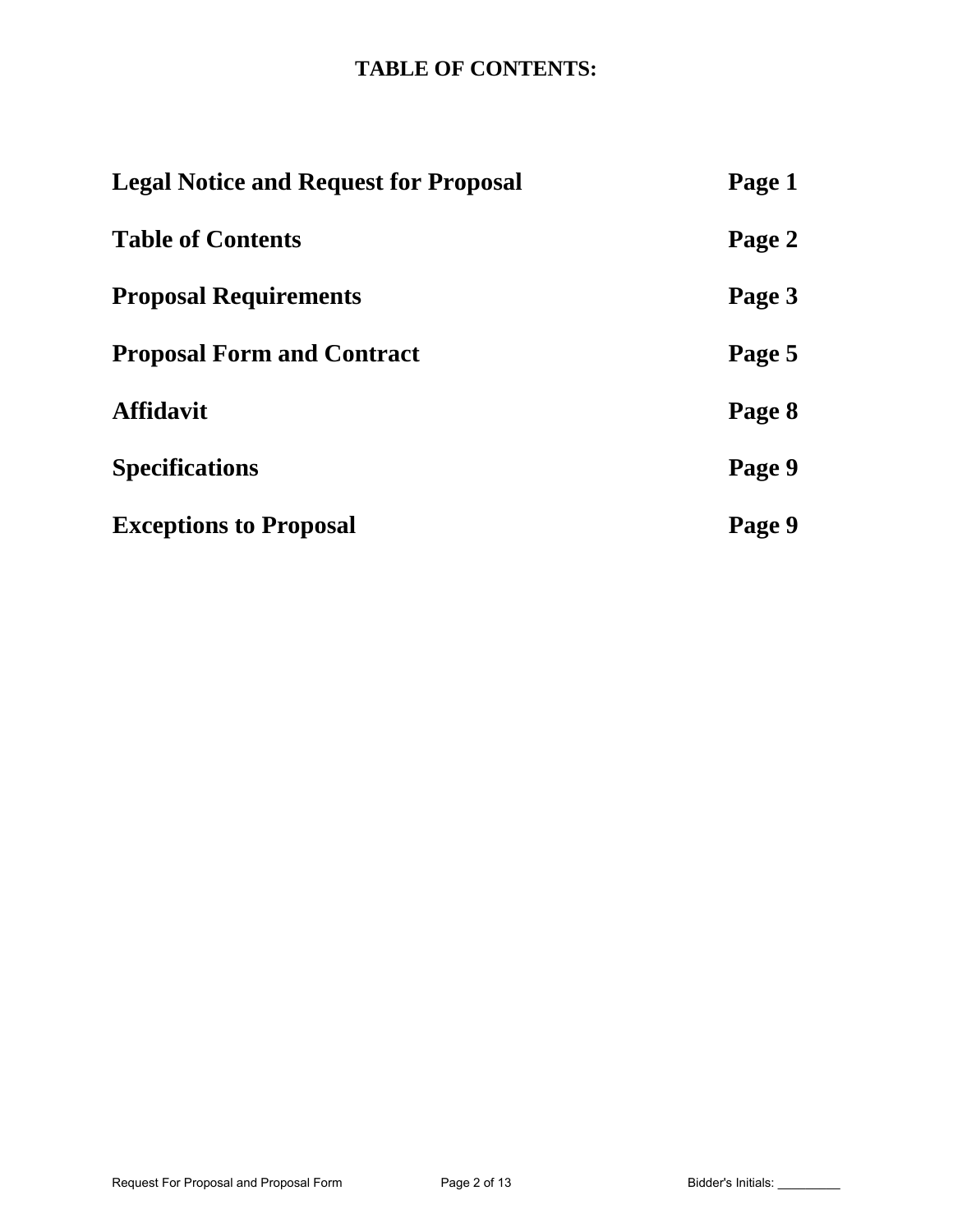### **PROPOSAL REQUIREMENTS**

#### **A. PROPOSAL SUBMISSION:**

Submit proposal form in triplicate (three copies) with specification pages, if applicable. No facsimile proposals shall be accepted and shall be rejected. A fully executed Affidavit is required by Section 285.530 RSMo and shall be submitted with the proposal form. A copy of the Affidavit is attached hereto. Failure to execute the Affidavit shall result in the proposal being rejected. Vendor shall comply with the requirements of Sections 285.525 to 285.555 of the Revised Statutes of the State of Missouri. If any part of the work is subcontracted, each subcontractor shall comply with the same requirements of this specification. No contractor shall knowingly employ, hire for employment, or continue to employ an unauthorized alien to perform work within the State of Missouri. Vendor and any of its subcontractors, shall, by sworn affidavit and provision of documentation, affirm their enrollment and participation in a federal work authorization program with respect to the employees working in connection with the contracted services. Vendor and its subcontractors shall also sign an affidavit affirming that they do not knowingly employ any person who is an unauthorized alien. Prevailing Wage

Vendor and its subcontractors shall pay not less than the prevailing hourly rates of wages, as determined by the Labor and Industrial Relations Commission of Missouri. Vendor shall abide by the most current Annual Wage Order published by the Missouri Department of Labor and Industrial Relations or other similar resources and publications.

#### **B. BASIS OF PROPOSAL AWARD:**

Award may be made on an item-by-item basis to the lowest and best proposals or award may be made to the lowest and best proposal total, whichever is in the best interest of the County. County may reject any or all proposals for any reason and may waive any informality. Proposals submitted from a Missouri State Contract shall include a copy of the State Contract with the proposal.

It is further agreed that the Contract shall not be valid and binding upon the County until approved by the County Counselor, as to legal form and is subject to the Ordinances, Resolutions and Orders of Jefferson County, Missouri, and State and Federal Law. If no proposal or proposals have been awarded by the County Council within thirty (30) days following the opening of the proposal then all proposals will be deemed rejected.

#### **C. PROPOSAL PREPARATION:**

- 1. Vendors are responsible for examination of drawings, specifications, schedules and instructions.
- 2. Each Vendor shall furnish the information required by the invitation. The vendor shall sign all required documents. All deletions and erasures shall be initialed
- 3. Alternate proposals for supplies or services other than specified shall not be considered unless authorized by invitation.
- 4. Vendor shall state a definite time for delivery of goods or for performance of services unless otherwise specified in the Request for Proposal.
- 5. When specified, samples must be timely submitted and at no expense to the County.
- 6. Failure to adhere to all requirements may result in the response being disqualified as non-responsive.

#### **D. MODIFICATION OR WITHDRAWAL OF PROPOSALS:**

Proposals may be modified or withdrawn prior to the exact hour and date specified for receipt of proposals, provided the modification or withdrawal is in writing and is delivered in the same manner as a proposal submission.

#### **E. LATE PROPOSALS:**

It is the responsibility of the vendor to deliver his proposal or proposal modification on or before the date and time of the proposal closing to the Department of the County Clerk of Jefferson County. Proposals received late will be rejected and returned unopened to the vendor.

#### **F. PROPOSAL DEPOSITS:**

Proposal Deposits are not required unless specified in the Specifications.

#### **G. MATERIAL AVAILABILITY:**

Vendors must accept responsibility for verification of material availability, product schedules and other pertinent data prior to submission of proposal and delivery time. It is the responsibility of the vendor to notify the County immediately if the materials specified are discontinued, replaced, or not available for an extended period of time. All materials ordered by the County, shall be as needed. A sample of materials may be requested.

#### **H. ALTERNATE PROPOSALS:**

Where required, vendors must submit complete specifications on all alternate proposals with the proposal form. Alternate proposals without complete specifications may be rejected. Alternate proposals and exceptions to proposal clauses must be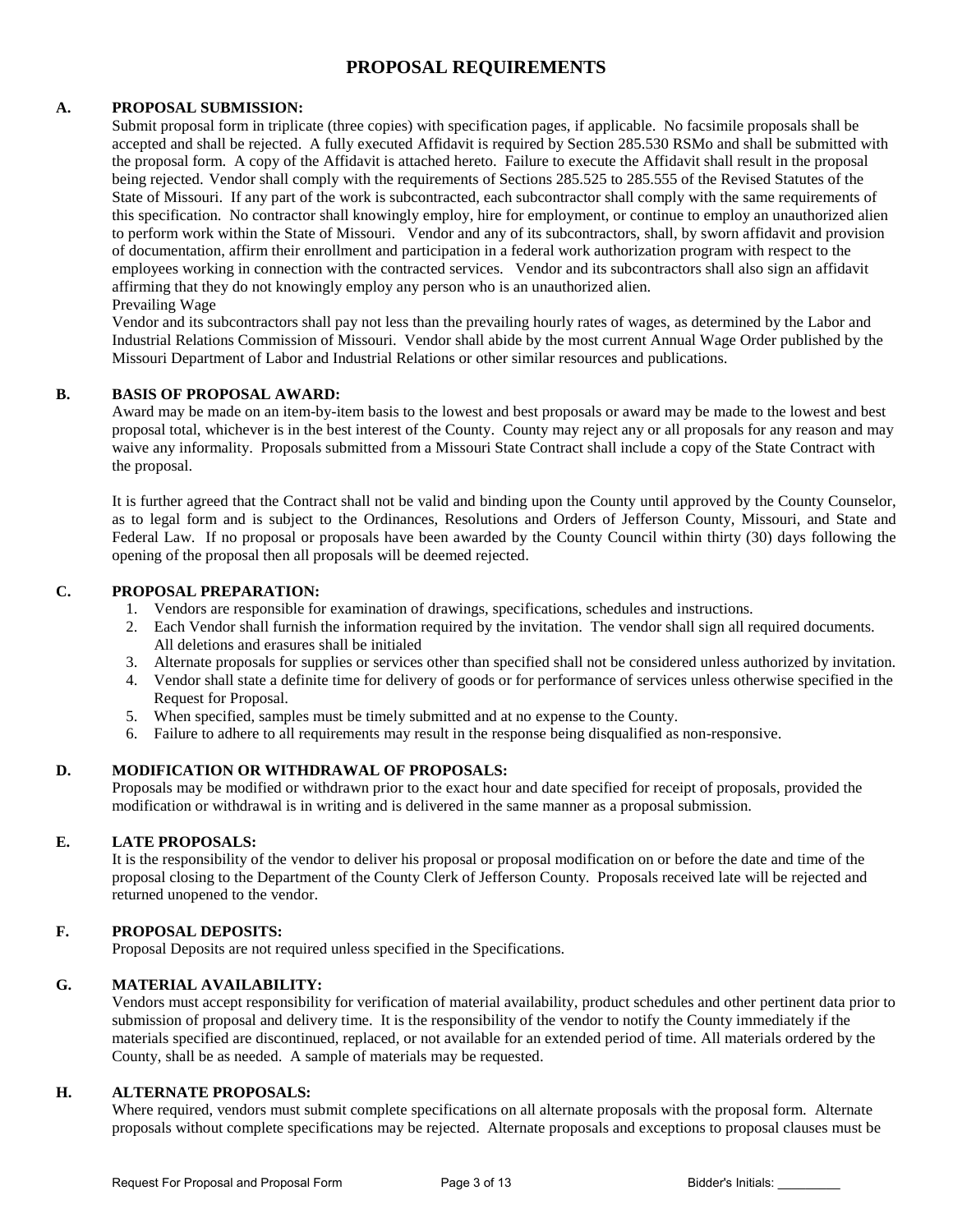clearly noted on the proposal form. The County may accept or reject alternate proposals; whatever is most advantageous to the County.

#### **I. INCORPORATION OF DOCUMENTS:**

The terms of the proposal invitation, proposal specifications, proposal form are incorporated into the contract as if fully setout therein.

#### **J ADDENDA:**

Addenda to proposal specifications are incorporated by reference as if fully setout herein. It is the responsibility of the vendor to insure and verify that they are in receipt of and completed all attached addenda's prior to submission of proposal forms. Verification is made by contacting the Department of Administrative Services or by reviewing the County Web Site. [\(www.jeffcomo.org\)](http://www.jeffcomo.org/).

#### **K**. **INSURANCE:**

The Vendor/Contractor shall purchase and maintain in force, with an insurance company licensed to do business in the State of Missouri, at it's own expense, such insurance as will protect the Vendor/Contractor from claims which may arise out of or result from the Vendor/Contractor's execution of the work, whether such execution be by himself, his employees, agents, or by anyone for whose acts any of them may be liable. If any such work covered by the Contract is to be performed on County owned or leased premises, the Vendor agrees to carry liability and workman's compensation insurance, satisfactory to the County, and to indemnify the County against all liability, loss, and damage arising out of any injuries to persons and property caused by the Vendor, his sub-contractors, employees or agents. The insurance coverage shall be such as to fully protect the County and the general public from any and all claims for injury and damage resulting by any actions on the part of the Vendor/Contractor or its' forces as enumerated above. All policies must name the County as an additional insured and provide for thirty (30) days written prior to any material changes or cancellation.

THE COUNTY REQUIRES ORIGINAL CERTIFICATES OF INSURANCE BEFORE THE CONTRACT IS AWARDED.

#### A. ( XX ) Required ( ) Not Required **Comprehensive General Liability Insurance**

The Vendor/Contractor shall maintain and keep in force of this Contract such comprehensive general liability insurance as shall protect them from claims which may arise from operations under this Contract, whether such operations be by themselves or by anyone directly or indirectly employed by them. The amounts of insurance shall be not less than \$1,000,000.00 combined single limit for any one occurrence covering both bodily injury and property damage, including accidental death.

#### B. ( XX ) Required ( ) Not Required **Professional Liability Insurance**

The Vendor/Contractor shall provide the County with proof of Professional Liability Insurance, which shall protect the County against any and all claims, which might arise as a result of the operation of the Vendor/Contractor in fulfilling the terms of this Contract during the life of the Contract. The minimum amounts of such insurance will be \$1,000,000.00. Should any work be subcontracted, these limits will also apply.

C. ( XX ) Required ( ) Not Required **Worker's Compensation Insurance:**  per Missouri Revised Statutes Chapter 287

 The Vendor/Contractor shall maintain and keep in force of this Contract such worker's compensation insurance limits as required by the statues of the State of Missouri and Employer's Liability with limits no less than \$500,000.00.

#### **L. PROPOSAL OPENINGS:**

Proposals will be publicly opened and read aloud at the time indicated on page 1. The vendors and the public are invited but not required to attend the formal opening of the proposals. No decisions relating to the award of a contract or agreement will be made at the opening.

#### **M. PROPOSAL TABULATIONS:**

Proposal Tabulations will be available 5 to 7 business days following the proposal opening. Proposal submissions are open for public review at the time of the proposal opening. Proposal tabulations are posted on the County's web-site address, [www.jeffcomo.org,](http://www.jeffcomo.org/) under the services tab, Invitation for Bid/Request for Proposal link. **NO COPIES** of proposal tabulations are sent to vendors.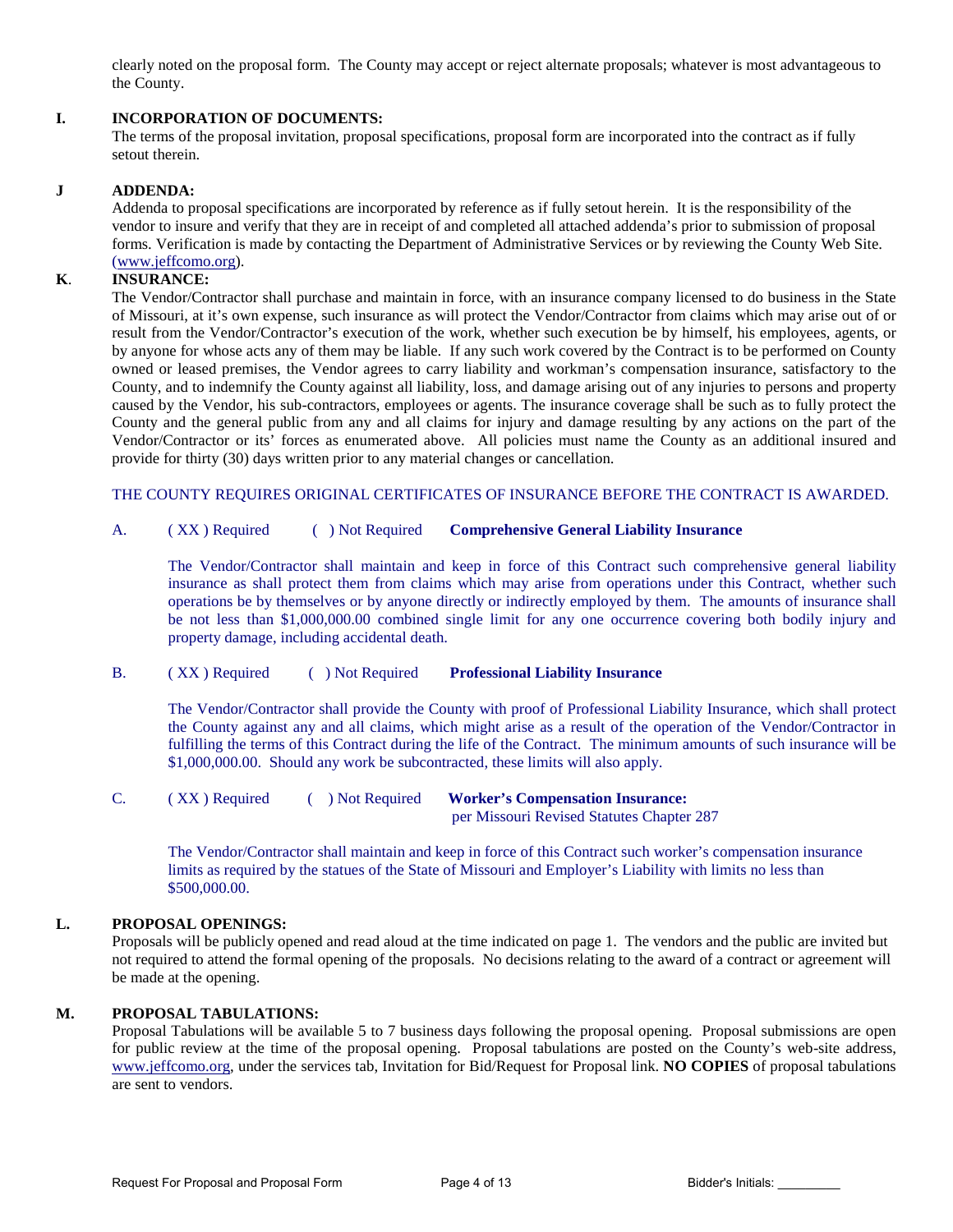## **PROPOSAL FORM AND CONTRACT**

#### **A. PROPOSAL REPRESENTATIONS:**

- The vendor, by executing the proposal form certifies that:
	- 1. The proposal complies with Request for Proposal, Form and Proposal Specifications.
	- 2. The vendor is not debarred or suspended from participation in Federal Assistance programs.

#### **B. TAXES:**

No bid or proposal shall be awarded by Jefferson County unless the prospective bidder provides proof that the bidder does not owe delinquent real or personal property taxes to Jefferson County. The prospective bidder may be required to provide proof in the form of an original paid tax receipt issued by the Jefferson County Collector or a statement obtained from the Jefferson County Assessor that the applicant does not own any real or personal property in Jefferson County.

#### **C. CERTIFICATION OF INDEPENDENT PRICE DETERMINATION:**

- 1. The prices in the proposal shall be independently determined, without consultation, communication, or agreement for the purpose of restricting competition as to any matter relating to price with any Vendor or other person.
- 2. Unless otherwise required by law, the prices shall not have been knowingly disclosed by the Vendor prior to opening; or
- 3. No attempt has been made or will be made by the vendor to induce any other person or firm to submit or not to submit a proposal.

#### **D. PRICE:**

The price(s) specified in this proposal shall be firm and not subject to contingency or reservation. The vendor represents prices specified in the proposal do not exceed current selling price for the same or substantially similar good or service, and are the same as or lower than other prices charged to the vendor's most favored customer. In the event the stated prices are determined to be higher than the prices for which Supplier has sold the items, or services, to others, this contract price shall be reduced accordingly. **Proposal prices are ALL INCLUSIVE: (Shipping, Handling, Delivery, and Assembly to locations specified by the County). Prices shall be firm for ALL County departments and locations for term of the agreement**.

#### **E. MISSOURI DOMESTIC PRODUCT PROCUREMENT ACT:**

Vendor represents that the goods provided comply with Sections 34.350 to 34.359, RSMo, known as the Domestic Product Procurement Act. The act encourages the purchase of products manufactured or produced in the United States, State of Missouri, and Jefferson County, Missouri. Vendor shall include proof of compliance with the Act with the proposal.

#### **F. NON-EXCLUSIVE AGREEMENT:**

The contractor shall understand and agree that the contract shall not be construed as an exclusive agreement and further agrees that the County may secure identical and/or similar services or products from other sources at anytime in conjunction with or in replacement of the contractor's services.

#### **G. DEFINITIONS:**

- 1. The term "County" means the Jefferson County, Missouri and its designated representatives.
- 2. The term "Vendor" means Supplier, Contractor, and Seller and includes designated representatives.
- 3. The term "RFP" means Request for Proposal.
- 4. The term "Agreement/Contract means Binding Agreement, Contract, Request for Purchase, Order.

#### **H. INSPECTION, ACCEPTANCE AND APPROVALS:**

Goods shall at all times and places, including the period of manufacture, are subject to inspection and test by County. County will accept or give notice of rejection of goods delivered within a reasonable time after receipt. Acceptance shall not waive any warranty. All goods supplied are subject to final inspection and acceptance by County notwithstanding payment, prior inspections or approvals. County may require prompt replacement or correction of rejected goods at Supplier's expense, including a reduction in price for rejected goods. Supplier shall not resubmit rejected goods to County without prior written approval and instructions from County. In addition, Supplier shall identify resubmitted goods as previously rejected. Supplier shall provide and maintain a quality assurance and control system acceptable to County.

#### **I. WARRANTY:**

Unless otherwise agreed to in writing by the parties, Supplier warrants that items ordered to specifications will conform thereto and to any drawings, samples or other descriptions furnished or adopted by County, or, if not ordered to specifications will be fit and sufficient for the purpose intended, and that all items will be new, merchantable, of good material and workmanship, and free from defect. Such warranties, together with Supplier's service warranties and guarantees, if any, shall survive inspection, test, acceptance of, and payment for the items and shall run to County and its assigns. Except for latent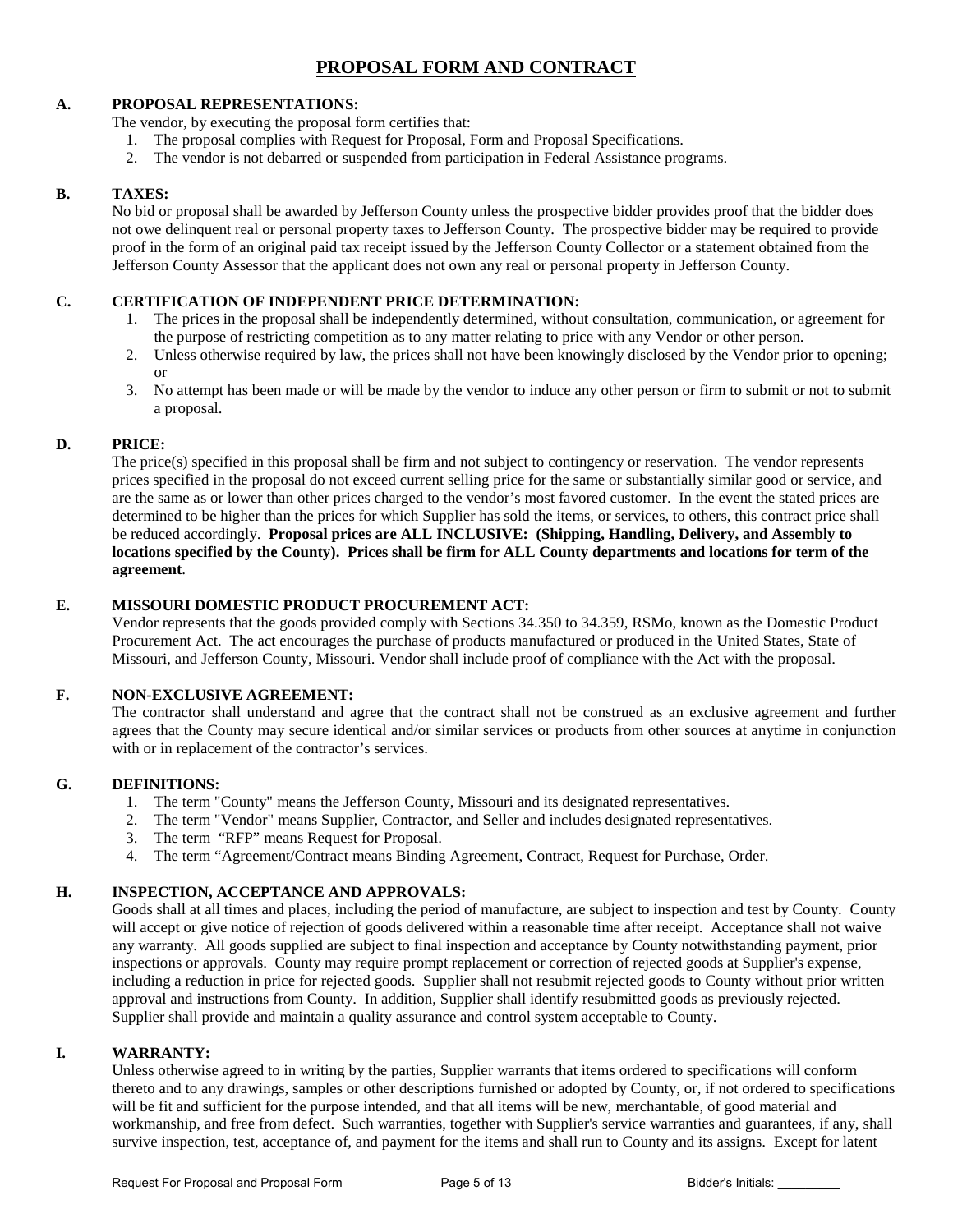defects, the County shall give notice of any nonconformity to the Supplier within one (1) year after acceptance. County may return for credit or require prompt correction or replacement of the defective or non-conforming goods or have the defective good corrected or replaced at Supplier's expense. Return to Supplier of any defective or non-conforming goods and delivery to County of any corrected or replaced goods shall be at Supplier's expense. Defective or non-conforming items shall not be corrected or replaced without written authorization by County. Goods required to be corrected or replaced shall be subject to the provisions of this clause and the clause hereof entitled "Inspection, Acceptance and Approvals" in the same manner and to the same extent as goods originally delivered under this contract.

#### **J. PAYMENT:**

County will pay Supplier for goods upon delivery to, submission of certified invoices and acceptance. The County will not be responsible for articles or services furnished without a purchase order. Price is tax-exempt.

#### **K. CHANGE ORDER:**

County may make changes within the general scope of this contract. If any such changes cause an increase or decrease in the cost of or the time required for the performance of any part of the work, whether changed or not changed by any such order, an equitable adjustment shall be made in the price or delivery schedule or both, and any change order shall be in writing. Any claim by a Supplier for adjustment under this clause shall be asserted within fifteen (15) days from the date of receipt of this written order directing the change, provided, however, County, if it decides that the facts justify such action, may receive and act upon such claim asserted at any time prior to final payment.

#### **L. DELIVERIES:**

Deliveries shall be made in strict accordance with any delivery schedule contained in the proposal specification or contract and in the exact quantity ordered. Failure to adhere to delivery schedule is reason for termination in accordance with the "termination" clause. Deliveries are to be made at locations specified by the County at time of Order.

#### **M. RESPONSIBILITY FOR SUPPLIES:**

Pursuant to Section 290.560 RSMo, Supplier/Contractor shall employ only Missouri laborers and laborers from nonrestrictive states except that other laborers may be used when Missouri laborers or laborers from nonrestrictive states are not available, or are incapable of performing the particular type of work involved, if so certified by the contractor and approved by the County. Except as otherwise provided, Supplier shall be responsible and bear all risks for loss and damage to goods until delivery at County's facilities, regardless of F.O.B. point, point of inspection or acceptance; and if the goods are rejected.

#### **N. SUBCONTRACTS:**

Supplier shall not enter into any subcontract(s) in excess of \$25,000 or 20% of this contract price; whichever is less, for any goods without County's prior written approval.

#### **O. CHOICE OF LAW:**

This proposal and contract shall be governed and interpreted according to the laws of the State of Missouri. Venue for any court action shall be in Jefferson County, Missouri.

#### **P. TERMINATION:**

- 1. General: Performance of work may be terminated by the County in whole, or from time to time in part, whenever County shall determine that such termination is in the best interests of County. Termination shall be affected by delivery to Supplier of a Notice of Termination specifying the extent to which performance of work is terminated and the date upon which such termination becomes effective. If such notice does not state termination is pursuant to subparagraph 2, 3, or 4 of this paragraph, County shall have the right to so indicate within thirty (30) days. If no notice is delivered within the thirty (30) day period, or such longer periods as is mutually agreed to by the parties, the original Notice of Termination shall be deemed to be issued pursuant to subparagraph 1 of this paragraph.
- 2. Bankruptcy or Insolvency: In the event bankruptcy proceedings are commenced by or against Supplier or under any provisions of the United States Bankruptcy Act or for the appointment of a receiver or trustee or a general assignment for the benefit of creditors of either party, County shall be entitled to terminate without further cost or liability.
- 3. Default: County may terminate the whole Contract or any part in either of the following circumstances:
	- a. If supplier fails to deliver the items required by the contract within the time specified; or
	- b. If supplier fails to perform any of the other provisions of the contract, or so fails to make progress as to endanger performance of the contract in accordance with its terms, and in either of these two circumstances does not cure such failure within a period of ten (10) days after notice from County specifying such failure. In the event of termination under subparagraph 1, County shall have the right to procure, on such terms and in such manner as it may deem appropriate, items similar to those terminated, and to recover from Supplier the excess cost for such similar items provided, however, Supplier shall not be liable for such excess costs where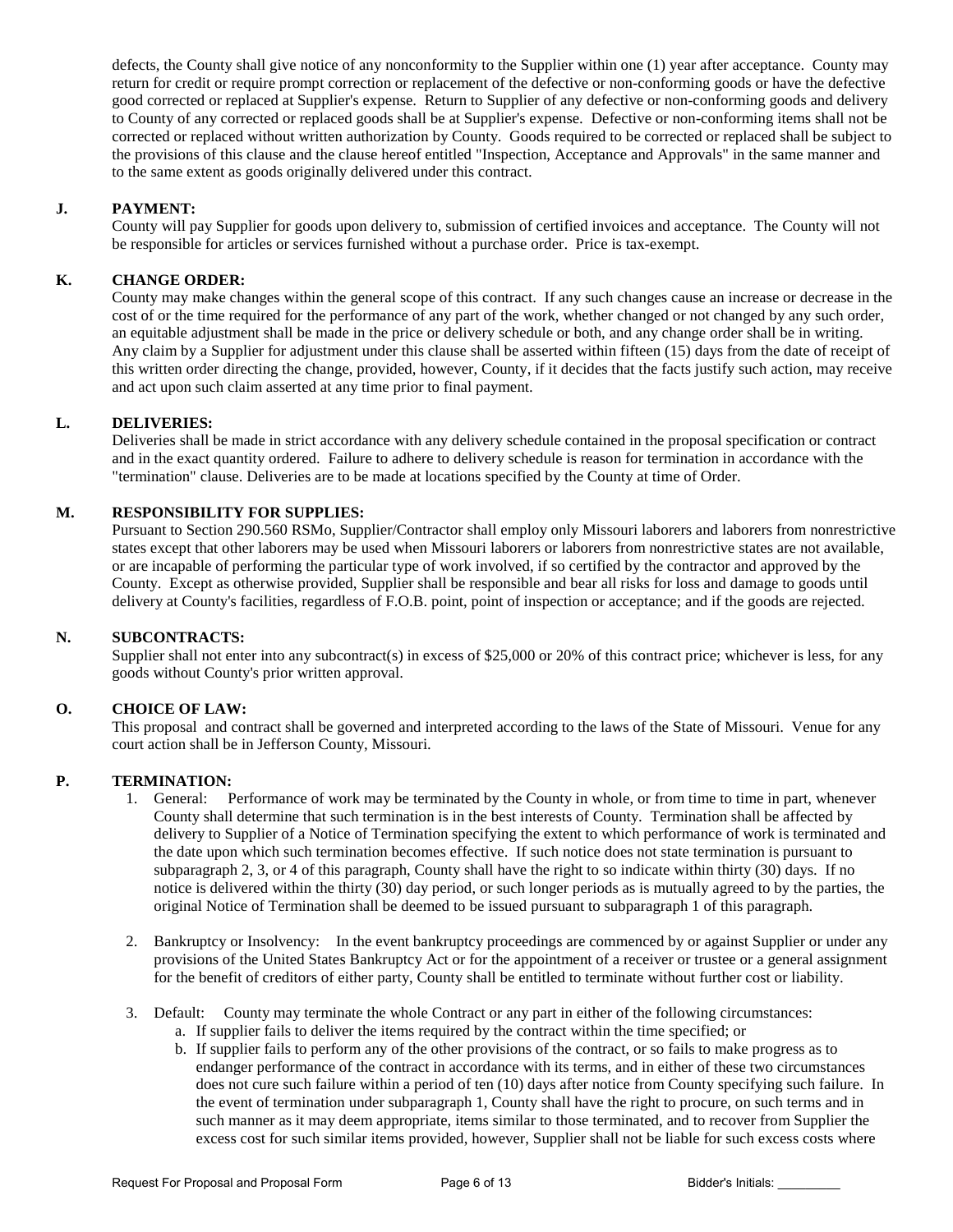the failure upon which the termination is based has arisen out of causes beyond the control of Supplier and without the fault or negligence of Supplier. Such causes shall be deemed to include fires, floods, earthquakes, strikes, and acts of the public enemy. The rights of County provided in subparagraph 1 shall be in addition to any other rights provided by law or the contract.

c. In the event of the Supplier's non-compliance with the provisions as set forth. This Contract may be cancelled, terminated or suspended in whole or in part and the supplier may be declared ineligible for further County contracts. The rights and remedies of the County provided in this paragraph shall not be exclusive but are in addition to any remedies provided in this Contract or as provided for by law.

#### **Q. NOTICE AND SERVICE THEREOF:**

Any notice from the County shall be in writing and considered delivered and the service thereof completed when said notice is posted, by certified or regular mail, to the Supplier, at the address stated on the proposal form.

#### **R. CONTRACT TERM:**

Performance shall be governed solely by the terms and conditions as set forth in the Request for Proposal, Proposal Specifications, Proposal Form and the Contract notwithstanding any language contained on any invoice, shipping order, bill of lading or other document furnished the Seller at any time and the acceptance by the County for any goods furnished.

#### **S. COMPLIANCE WITH APPLICABLE LAWS:**

Supplier warrants it has complied with all applicable laws, rules and ordinances of the United States, Missouri or any other Governmental authority or agency in the manufacture or sale of the goods, including but not limited to all provisions of the Fair Labor Standards Act of 1938, as amended.

#### **T. ACTS OF GOD:**

No party shall be liable for delays, nor defaults due to Acts of God or the public enemy, riots, strikes, fires, explosions, accidents, governmental actions of any kind or any other causes of a similar character beyond its control and without its fault or negligence.

#### **U. SELLER'S INVOICES:**

Invoices shall contain the following information. Contract number (if any), Purchase Order Number, Item number, contract description of goods or services, sizes, quantities, unit prices and extended totals. Invoices for and inquiries regarding payment should be addressed to the County Accounts Payable Clerk.

#### **V. APPROVAL:**

It is agreed the acceptance of a proposal shall not be valid and binding upon the County until approved by the County Purchasing Agent, County Council and County Counselor.

#### **W. INDIVIDUAL, PARTNERSHIPS, CORPORATIONS:**

Indicate: [ ] Individual: [ ] Partnership: [ ] Corporation.

Incorporated in the State of \_\_\_\_\_\_\_\_\_\_\_\_\_\_\_\_\_\_\_\_\_\_\_\_\_\_\_\_.

## THE INVITATION FOR BID / REQUEST FOR PROPOSAL NOTICES ARE POSTED ON THE JEFFERSON COUNTY, MISSOURI WEBSITE AT [WWW.JEFFCOMO.ORG](http://www.jeffcomo.org/) LOCATED UNDER THE SERVICES TAB, INVITATION FOR BID / REQUEST FOR PROPOSAL LINK.

# **SPECIFICATION CONTACT**

# **CPT. RON ARNHART - 636 797 5588**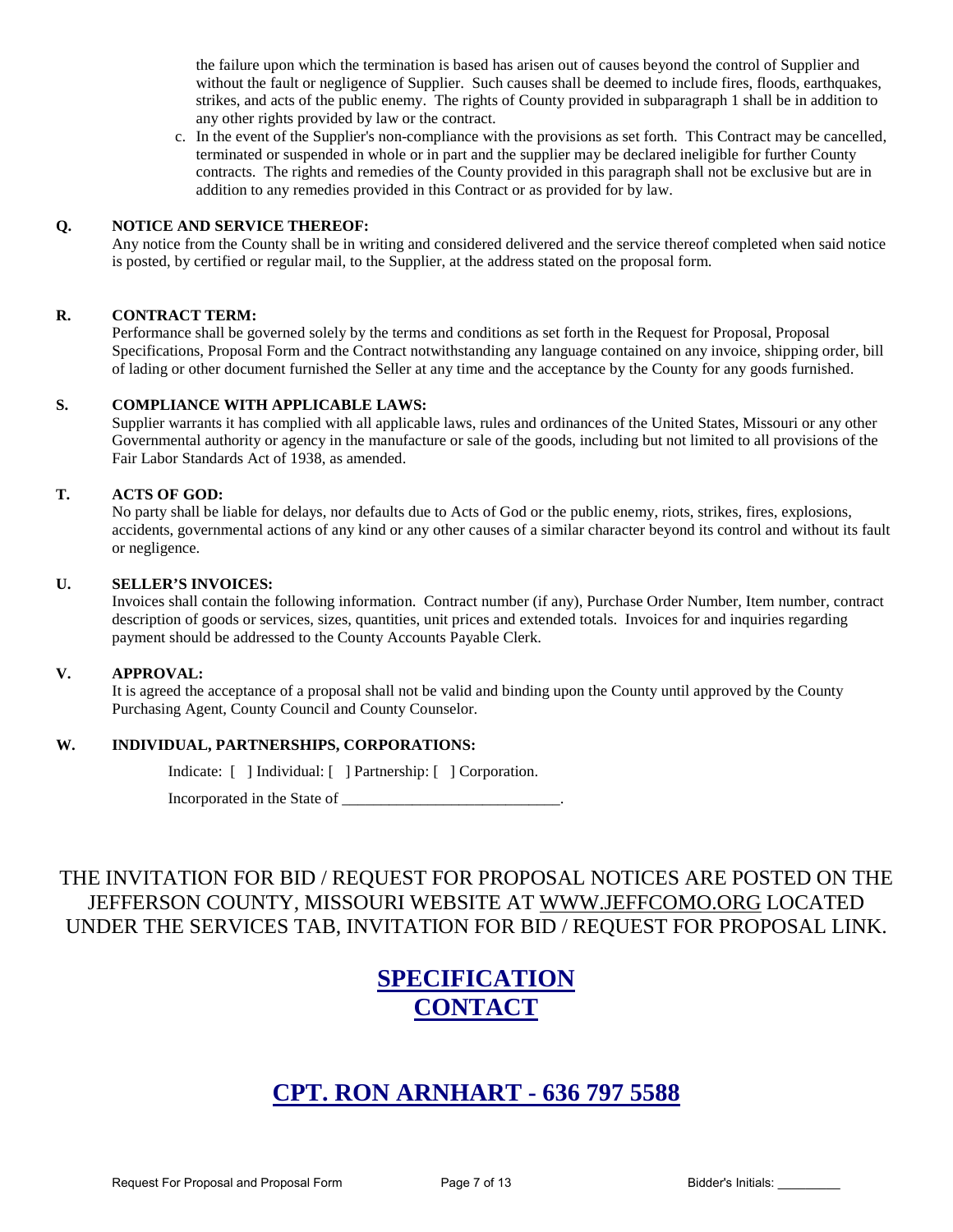## **EXHIBIT C**

## **AFFIDAVIT OF WORK AUTHORIZATION:**

The grantee, subgrantee, contractor or subcontractor who meets the section 285.525, RSMo definition of a business entity must complete and return the following Affidavit of Work Authorization.

Comes now \_\_\_\_\_\_\_\_\_\_\_\_\_\_\_\_\_\_\_\_\_\_\_\_\_\_ (Name of Business Entity Authorized Representative) as \_\_\_\_\_\_\_\_\_\_\_\_\_\_\_\_\_\_\_\_\_\_\_\_\_\_\_\_\_\_\_\_\_\_ ( Position/Title) first being duly sworn on my oath, affirm \_\_\_\_\_\_\_\_\_\_\_\_\_\_\_\_\_\_\_\_\_\_\_\_\_\_\_\_\_\_\_ (Business Entity Name) is enrolled and will continue to participate in the E-Verify federal work authorization program with respect to employees hired after enrollment in the program who are proposed to work in connection with the services related to  $\blacksquare$ (Bid/Grant/Subgrant/Contract/Subcontract) for the duration of the grant, subgrant, contractor, or subcontractor, if awarded in accordance with subsection 2 of section 285.530, RSMo. I also affirm that \_\_\_\_\_\_\_\_\_\_\_\_\_\_\_\_\_\_\_\_\_\_\_\_\_\_\_\_ (Business Entity Name) does not and will not knowingly employ a person who is an unauthorized alien in connection with the contracted services related to \_\_\_\_\_\_\_\_\_\_\_\_\_\_\_\_\_\_\_\_\_\_\_\_\_\_\_\_\_\_\_\_\_\_\_\_\_\_ (Bid/Grant/Subgrant/Contract/Subcontract) for the duration of the grant, subgrant, contract, or subcontract, if awarded.

*In Affirmation thereof, the facts stated above are true and correct. (The undersigned understands that false statements made in this filing are subject to the penalties provided under section 575.040, RSMo.)* 

| Authorized Representative's Signature | <b>Printed Name</b> |        |
|---------------------------------------|---------------------|--------|
| Title                                 | Date                |        |
|                                       | (DAY) (MONTH, YEAR) |        |
|                                       |                     |        |
|                                       |                     |        |
| (NAME OF STATE)                       |                     | (DATE) |
| <b>Signature of Notary</b>            | Date                |        |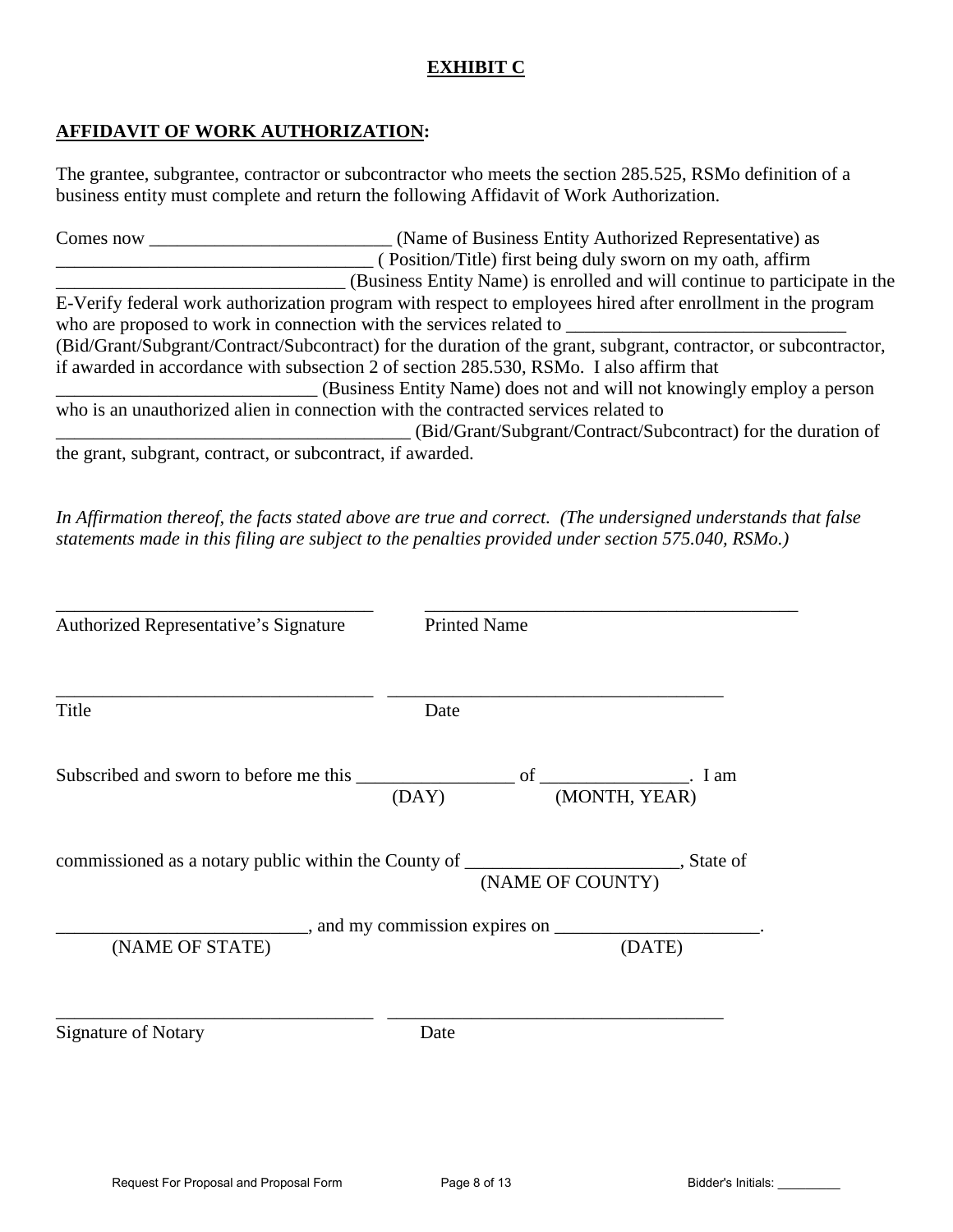# **EXHIBIT C**

## (Continued)

## **BOX B – CURRENT BUSINESS ENTITY STATUS**

I certify that **I** certify that **I** certify that **I** certify that **I** certify that **I** certify that **I** certify that **I** certify that **I** certify that **I** certify that **I** certify that **I** certify that **I** certify that **I** entity as defined in section 285.525, RSMo pertaining to section 285.530, RSMo as stated above.

 $\overline{\phantom{a}}$  ,  $\overline{\phantom{a}}$  ,  $\overline{\phantom{a}}$  ,  $\overline{\phantom{a}}$  ,  $\overline{\phantom{a}}$  ,  $\overline{\phantom{a}}$  ,  $\overline{\phantom{a}}$  ,  $\overline{\phantom{a}}$  ,  $\overline{\phantom{a}}$  ,  $\overline{\phantom{a}}$  ,  $\overline{\phantom{a}}$  ,  $\overline{\phantom{a}}$  ,  $\overline{\phantom{a}}$  ,  $\overline{\phantom{a}}$  ,  $\overline{\phantom{a}}$  ,  $\overline{\phantom{a}}$ 

 $\overline{\phantom{a}}$  ,  $\overline{\phantom{a}}$  ,  $\overline{\phantom{a}}$  ,  $\overline{\phantom{a}}$  ,  $\overline{\phantom{a}}$  ,  $\overline{\phantom{a}}$  ,  $\overline{\phantom{a}}$  ,  $\overline{\phantom{a}}$  ,  $\overline{\phantom{a}}$  ,  $\overline{\phantom{a}}$  ,  $\overline{\phantom{a}}$  ,  $\overline{\phantom{a}}$  ,  $\overline{\phantom{a}}$  ,  $\overline{\phantom{a}}$  ,  $\overline{\phantom{a}}$  ,  $\overline{\phantom{a}}$ 

 Authorized Business Entity Authorized Business Entity (Please Print)

Representative's Name Representative's Signature

Business Entity Name Date

As a business entity, the grantee, sub grantee, contractor, or subcontractor must perform/provide the following. The grantee, sub grantee, contractor, or subcontractor shall check each to verify completion/submission:

□ Enroll and participate in the E-Verify federal work authorization program (Website: [http://www.dhs.gov/xprevprot/programs/gc\\_1185221678150.shtm;](http://www.dhs.gov/xprevprot/programs/gc_1185221678150.shtm) Phone: 888-464-4218: Email: [e](mailto:e-verify@dhs.gov)[verify@dhs.gov\)](mailto:e-verify@dhs.gov) with respect to the employees hired after enrollment in the program who are proposed to work in connection with the services required herein; AND

□ Provide documentation affirming said company's/individual's enrollment and participation in the E-Verify federal work authorization program. Documentation shall include a page from the E-Verify Memorandum of Understanding (MOU) listing the grantee's, sub grantee's, contractor's, or subcontractor's name and the MOU signature page completed and signed, at minimum, by the grantee, sub grantee, contractor, or subcontractor and the Department of Homeland Security – Verification Division; (if the signature page of the MOU lists the grantee's, sub grantee's, contractor's, or subcontractor's name, then no additional pages of the MOU must be submitted).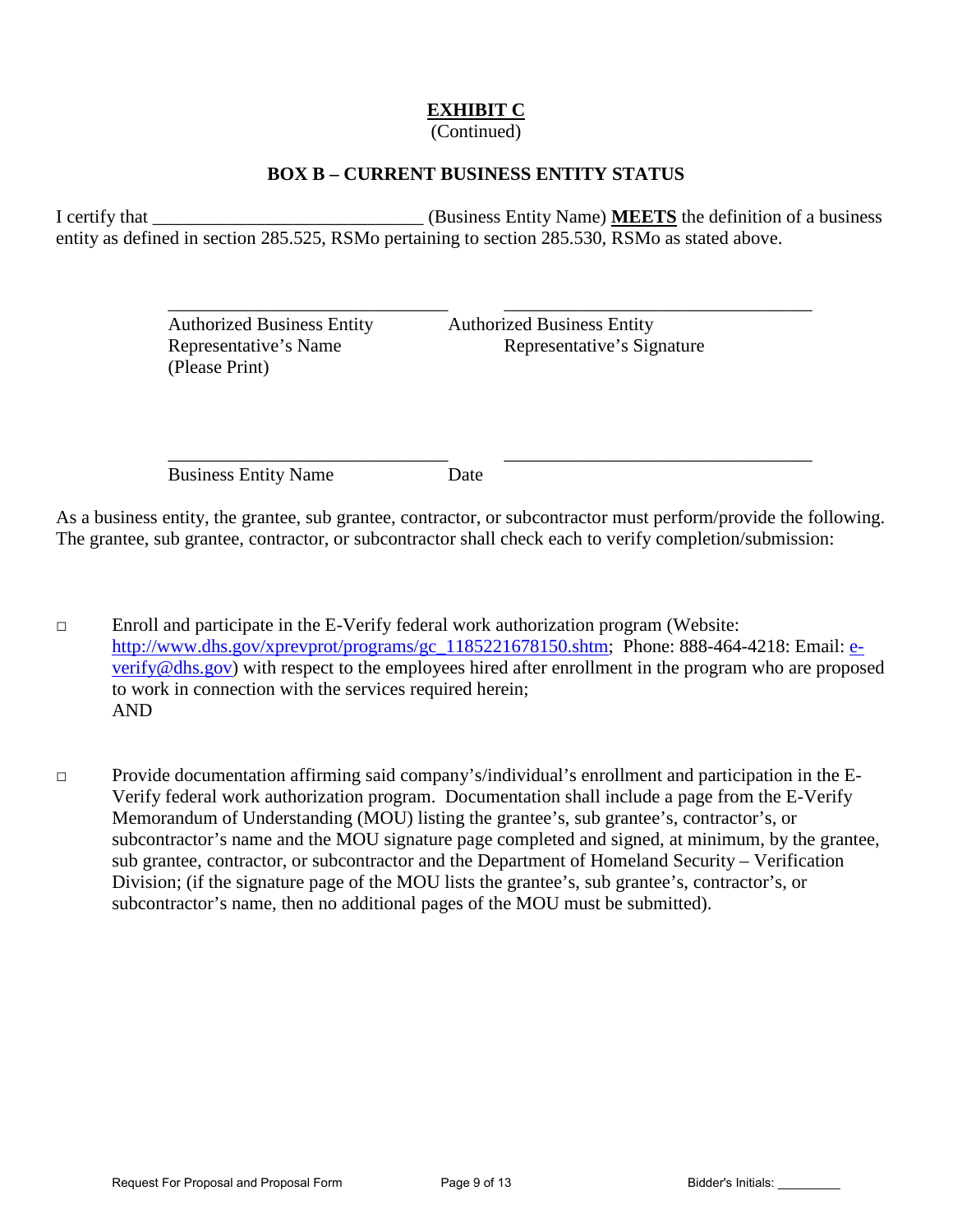## **BID SPECIFICATIONS**

- The system will provide all of the functions necessary to operate and control all features and related accessories. The contractor will make every effort to provide a system that will be sufficiently flexible to meet the requirements of the user. All equipment will be of the highest professional quality and reliability. Any item not specifically mentioned but necessary for the delivery and operation of the proposed system shall be included in the proposal response. All materials installed subsequent to this contract will be new and will be the best of their respective types, free of corrosion, scratches and other defects. The offering will only include items which are currently in design and production. Prototype hardware or systems will not be acceptable under this specification. Design and construction will be consistent with good engineering practice and will be performed in a neat, professional, and craftsmanlike manner.
- The inmate telephone system will consist of minimum of  $\frac{38}{100}$  inmate telephone units and  $\frac{18}{100}$ visitation telephone units. Each inmate telephone will be connected through individual on/off switches located on the jail's main control board and must be able to be controlled by any specified computer. Bidder will be responsible for maintenance and all latest upgrades on all equipment installed for the length of the contract at no cost to the County. Maintenance and the latest upgrades must be outlined in proposal response.
- The contractor shall supply TTY phones to the facility. TTY phones must be compatible with billing, recording, and monitoring the same as the regular inmate phone system.
- The system shall allow outgoing calls only.
- The system will be able to provide toll free calls to local area law firms and bonding companies as specified by the Sheriff.
- The system will be able to block access to an unlimited number of specific telephone numbers.
- The system will provide the capability to track and identify specific telephone numbers called by each individual inmate telephone, as may be required. The system will provide the capability of monitoring and recording all calls, from both the inmate phones and visitation phones, made by each inmate.
- The recording system will have the ability to fast forward and rewind recordings as necessary during the playback process. In addition, the recording system will also have the ability to burn recordings to CDROM and/or DVD.
- The live monitoring system will have the ability to notify designated parties via email, pager, and/or cell phone of calls made to specific telephone numbers that are under watch status. For watched calls that are forwarded to another telephone, the receiving party must have the ability to listen to the call from the beginning of the conversation and/or in real-time. The notified party must be able to monitor the specific call from a remote location via the internet.
- The system will generate reports that state, as a minimum, the date and time each call is placed, the source of the call, the telephone number called, the date and time the call ends, duration of the call, and a voice recording of all parties involved in the conversation. The system will have the capability to store calls in memory for a period of time sufficient to comply with any requirements of the Public Information (Open Records) Act.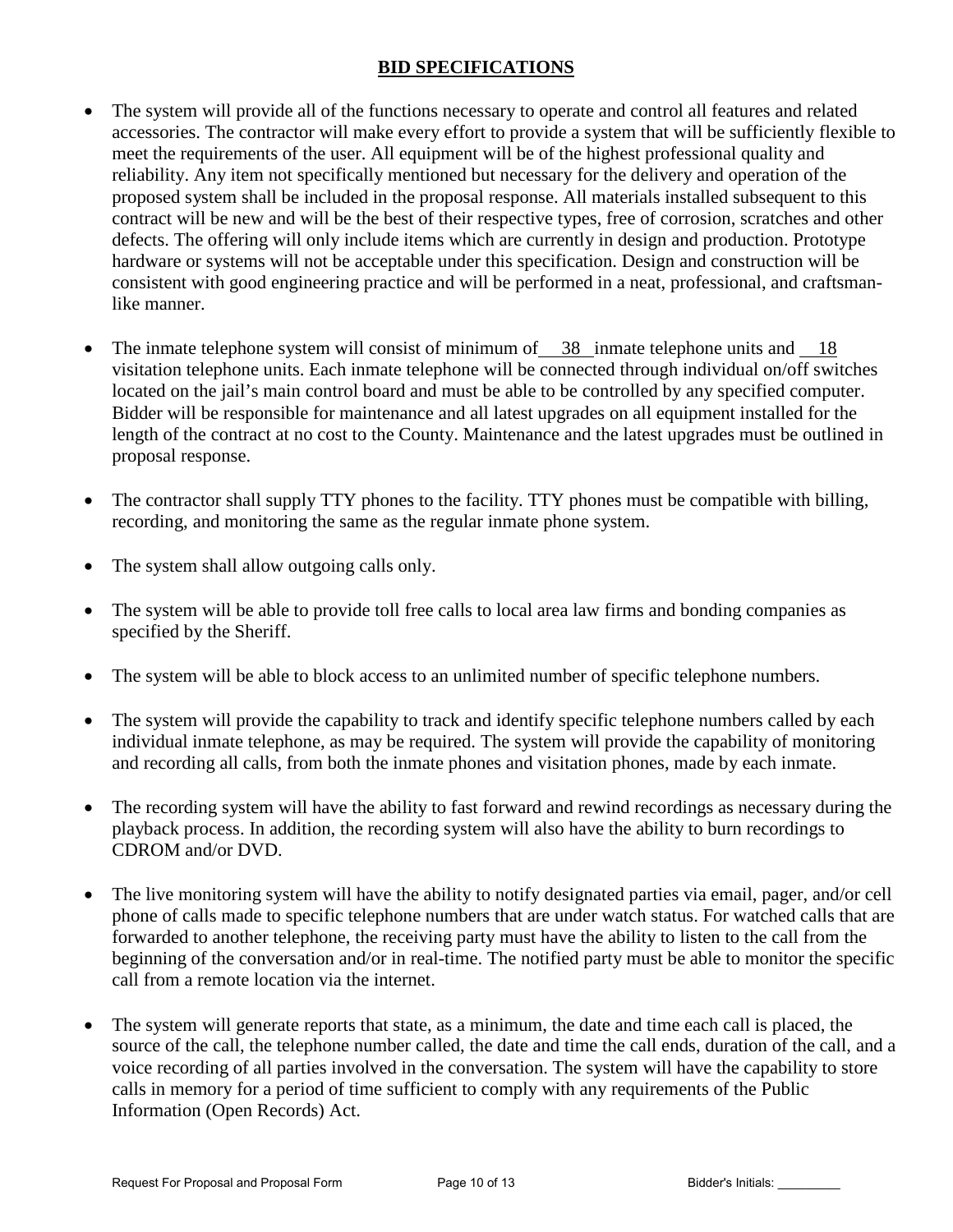- The system will provide a web-based interface for administering the inmate phone system. Such interface will include but not be limited to administrative rights control for adding, deleting, and reporting on user activity, blocking numbers, PIN administration, call detail listings, and recording and playback of telephone calls. The interface will also have the ability for the administrator of the system to monitor and report on user activities within the interface.
- The system will have the ability to detect and block any instances of three-way calling except to attorneys or other approved numbers. On detection of a three-way call event, the system will optionally be able to either disconnect the call and/or play a voice over message to each of the called parties.
- The system will have the ability to complete outgoing collect, prepaid debit, calling card, and called party credit card calls. For prepaid debit transactions, the end-users funds must be made available for use within five (5) minutes after the funds have been received by the contractor. If prepaid service if offered, the Bidder should explain how it works in detail including how commissions are to be paid on each type of cal from the facility.
- The users- inmate and called party- shall be notified of limit in advance of the system terminating the call.
- The system shall include user prompts in English and Spanish in addition to other languages that may be requested by the County.
- The contractor should have a program that will proactively attempt to set-up an account for individuals who are not able to accept collect calls, enabling families to quickly communicate with incarcerated individuals. Please describe your program.
- The bidders system must have the capability to assign PIN numbers at the time of booking. Describe your systems use of PINs.
- The system shall detect the difference between an accepted call, and an answering machine, busy signal, or other telephone activity. Please describe.
- The system shall permit the called party to block all future calls from a correctional facility.
- The system shall be equipped with a remote call-forwarding feature to those numbers that are under surveillance by the investigative unit. The feature shall allow authorized personnel to monitor a call, from any designated remote location, while the call is in progress. The call shall be automatically rerouted once the call is accepted by the called party and is in progress. There cannot be any distance barriers to the retrieval process so the remote telephone number can be located within the facility or across the county.
- Please provide any other additional investigative tools, features, or creative solutions that might be available to the county.
- The system shall alert the called party of the per-minute cost of the call prior to acceptance. The called party must actively accept the call.
- The system must be programmed for auto shut-off at times designated by the county.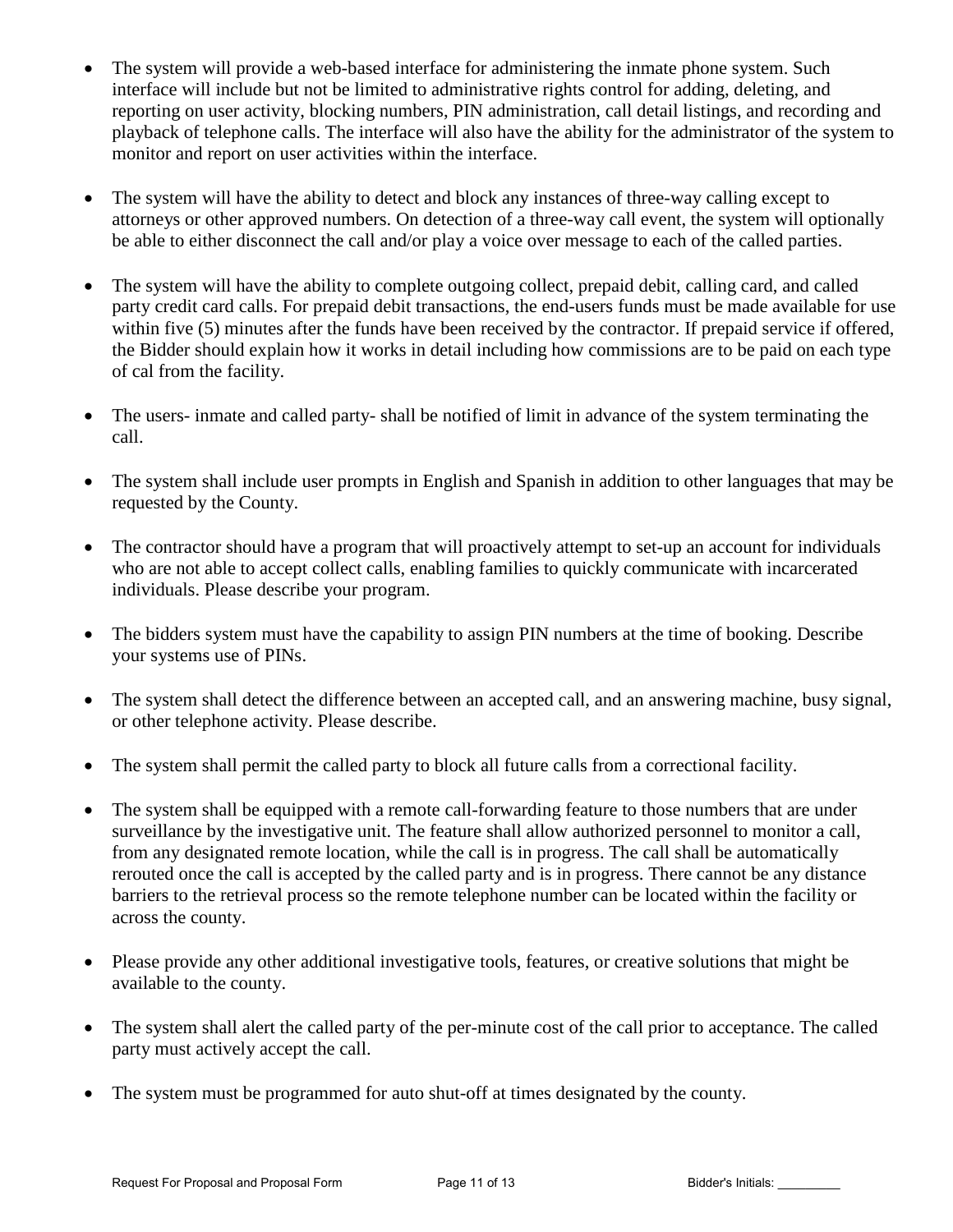- The inmate phone system must be able to inform the user how much time is remaining on a pre-paid or debit card call upon request.
- Installation will be performed by the Contractor, at no cost to the County. The Contractor will arrange and be responsible for all facilities and systems necessary to interface the inmate telephone system with all necessary telephone carriers and the equipment and systems.
- All applicable manuals will be provided.
- The system will include a warranty consistent with industry standards. The Contractor will certify that this warranty will apply to the end user of the system.
- The contractor/manufacturer will retain a complete stock of component parts for the system, both for repair and future expansion, as required. Such parts will include all electronic, electrical, and mechanical components, circuit boards, control modules and standard cabinet modules used as part of the standard system.
- Parts and labor support for repair and system expansion and upgrades will be continued for the duration of the time that the system is in use. Repair parts will be available for shipment on an expedited handling basis within 24 hours, 365 days per year, including weekends and holidays. The contractor will provide a 24 hour telephone number for the handling of such orders.
- The contractor and/or manufacturer will provide engineering and technical support to the County and/or its service agency to help resolve any operational or service problems that may occur. The contractor should provide a 24 hour telephone number for emergency technical support. The contractor will certify that this support will be available to the end user of the system and to its chosen servicing agency.
- The contractor will offer complete hardware and software on-site contract maintenance through an approved facility. The maintenance facility will provide prompt repair service should a failure occur, parts support as needed, and a direct route of access to the contractor should further assistance be required. System upgrades, including software upgrades should be provided free of charge to the County for the life of the contract.
- Contractor will implement a proactive service schedule that at a minimum will provide for on-site service visits twice monthly. The service schedule will be reviewed and approved by the Sheriff's Office.
- The system must generate maximum financial return to the County, In the event of a revenue dispute that cannot be resolved within 30 days, Bidder agrees to pay the cost of any necessary audit.
- Real-time commission reports must be made available through the internet detailing total commissions earned for all types of calls completed through the system on a daily basis. Real-time revenue reports must be made available through the internet outlining all calls made from the facility. Such reports should, at a minimum, break out calls by specific call type for collect, prepaid, and calling cards.
- The system must incorporate an on-line service reporting system whereby the County can submit service request as well as monitor service ticket status and history.
- Bidders will provide a rate-table for all calls. The rate table listing costs for all different types of calls must be included in Bid Proposal.